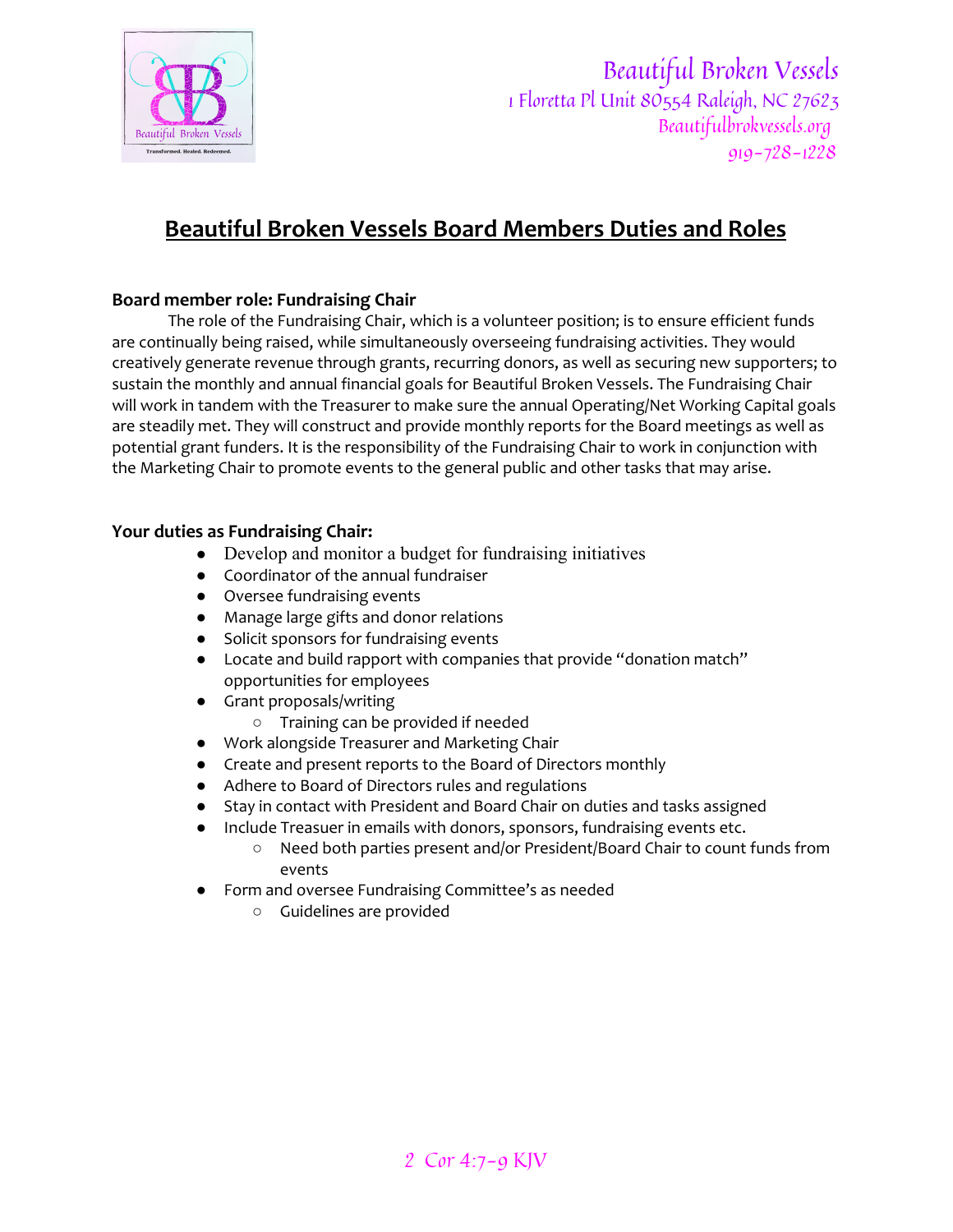

Each board member is required to donate and/or raise funds for the organization, either through personal finances, personal contacts, business contacts, other donations, etc.

Beautiful Broken Vessels encourages you to use any and all available resources, create and bring in referrals, help build Beautiful Broken Vessels credibility and expand our organization's recognition within the community.

### **Board Member Responsibilities:**

- Provide strategic leadership
- Be knowledgeable about the organization's values, mission, programs and performance
- Be an ambassador for the organization and promote its work in the community
- Ensure the organization's financial viability and sustainability
- Develop policy frameworks
- Employ and evaluate the performance of the Executive Director
- Participate in fundraising efforts to carry out these responsibilities.
	- Responsible for raising funds via personal donations, donations from personal contacts, business contacts, other donors, etc.

In addition to attendance at Board meetings; a minimum of four times a year: you may be required to participate on committees and special meetings.

- Serves a minimum of a one (1) year term on the Board.
	- Eligible to serve a three (3) year term if re-elected by the Board. The Board has up to 7 members, terms range from 1 to 3 years and are staggered so that no more than half of the Directors are being replaced or re-elected in any given year.
- Attend a minimum of three (3) events each month (includes board meetings, committee meetings or other planned events. The Full Board of Directors meets the 2nd Thursday of every month from 6:00 p.m. to 8:00 pm
- Makes a serious commitment to participate actively in committee work.
- Beautiful Broken Vessels is a voluntary working board.
- Understands the Mission and promotes to the public.
- Stays informed about committee matters, is prepared for meetings, and reviews and comments on minutes and reports.
- Participates in the committee's annual evaluation and planning efforts.
- Read and understand the Board Role.
- vote and make decisions for BBV mission advancement and success.